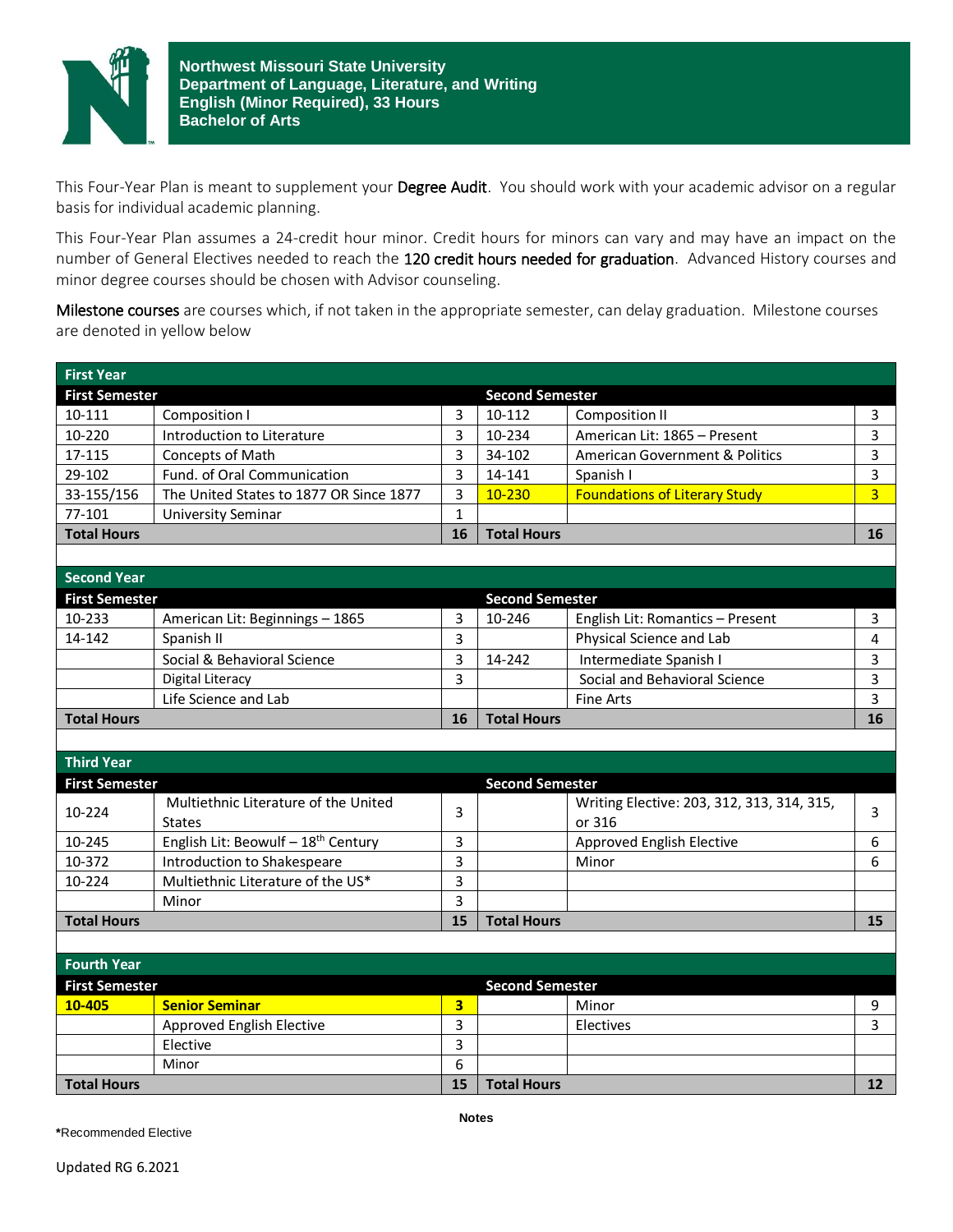

**This sample plan is a supplement to your Degree Audit. Consult your advisor on a regular basis for individual academic planning.**

## THE NORTHWEST DIFFERENCE

**English** majors tend to be readers or writers. Many are both. Through coursework in literature, writing, linguistics and the history of the English language, students explore a diverse range of texts with the goal of becoming thoughtful and knowledgeable readers, writers, thinkers, communicators and artists.

In addition to reading and writing, students are introduced to the principles of linguistics, writing pedagogy, community literacies, publishing, workplace writing and creative writing. They read and engage in discussions about literary works, participate in literary criticism, write in a variety of analytical argumentative and creative genres, and are challenged to view language through artistic, social and scientific lenses.

## Minor in English

A minor in English teaches students the foundations of American and English literature. Additionally, students will learn skills about creative writing, writing for professionals and playwriting. After taking the required courses, students can customize their minor from a list of approved electives. For a list of required courses, visit the academic catalog. This minor requires the completion of 24 credit hours.

## CAREER OPPORTUNITIES

**91**% placement rate

**91%** of students who graduate with an English degree obtain employment or continue their education within six months after graduation. Job titles related to this major include:

- Writer
- Editor
- Publisher
- Copy writer
- Technical writer
- Speech writer

## PROFESSION-BASED LEARNING EXPERIENCES